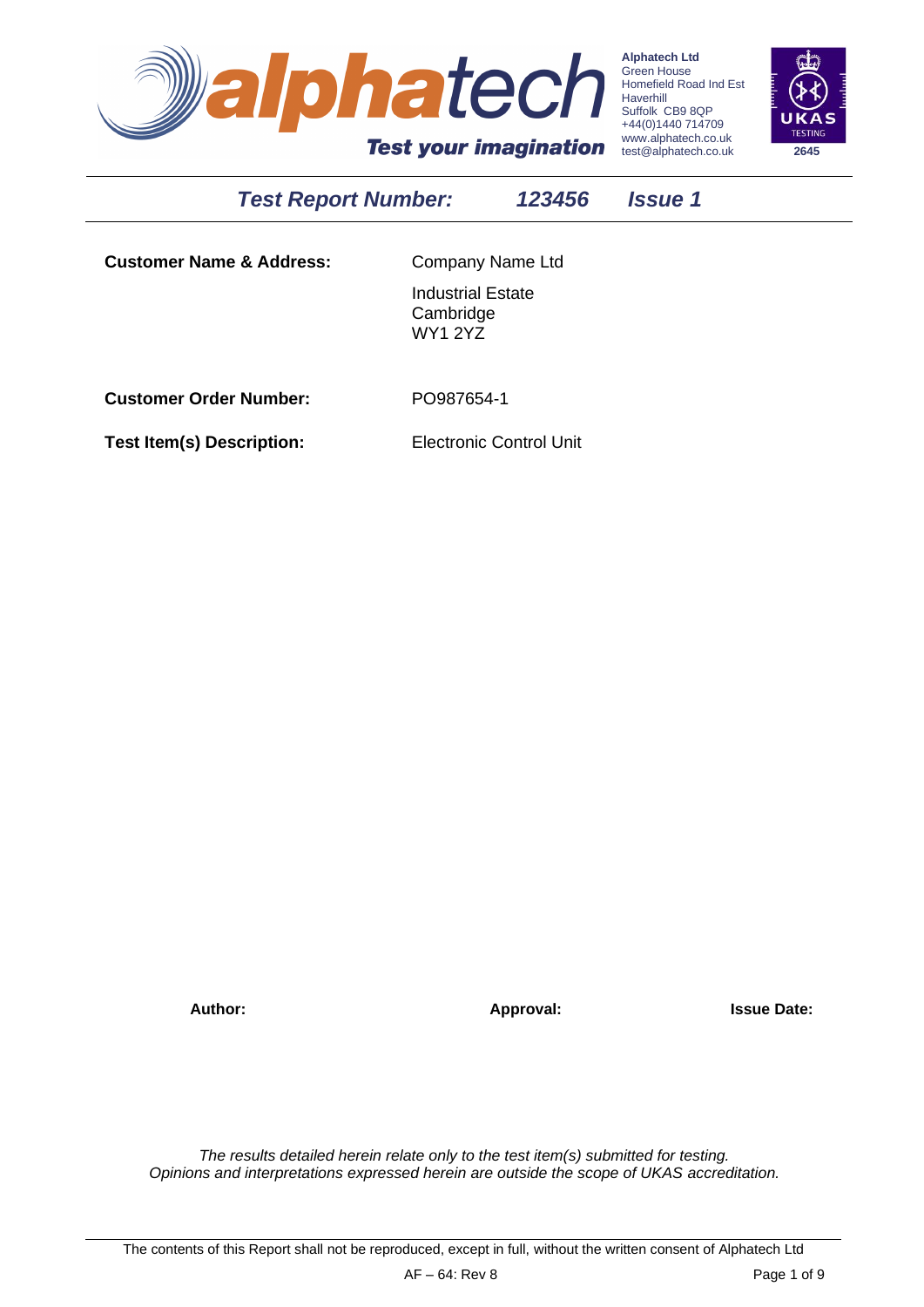

Alphatech Ltd<br>Green House<br>Homefield Road Ind Est<br>Haverhill<br>Suffolk CB9 8QP<br>+44(0)1440 714709<br>Many 2lphatech CO Uk www.alphatech.co.uk test@alphatech.co.uk



**Test Report Number:** 

123456

**Issue 1** 

# Contents

| $2^{\circ}$             |  |
|-------------------------|--|
| $\mathbf{3}$            |  |
| $\overline{\mathbf{4}}$ |  |
|                         |  |
|                         |  |
| 5                       |  |
|                         |  |
|                         |  |
|                         |  |
| 6                       |  |
| $\overline{7}$          |  |

# **Tables & Figures**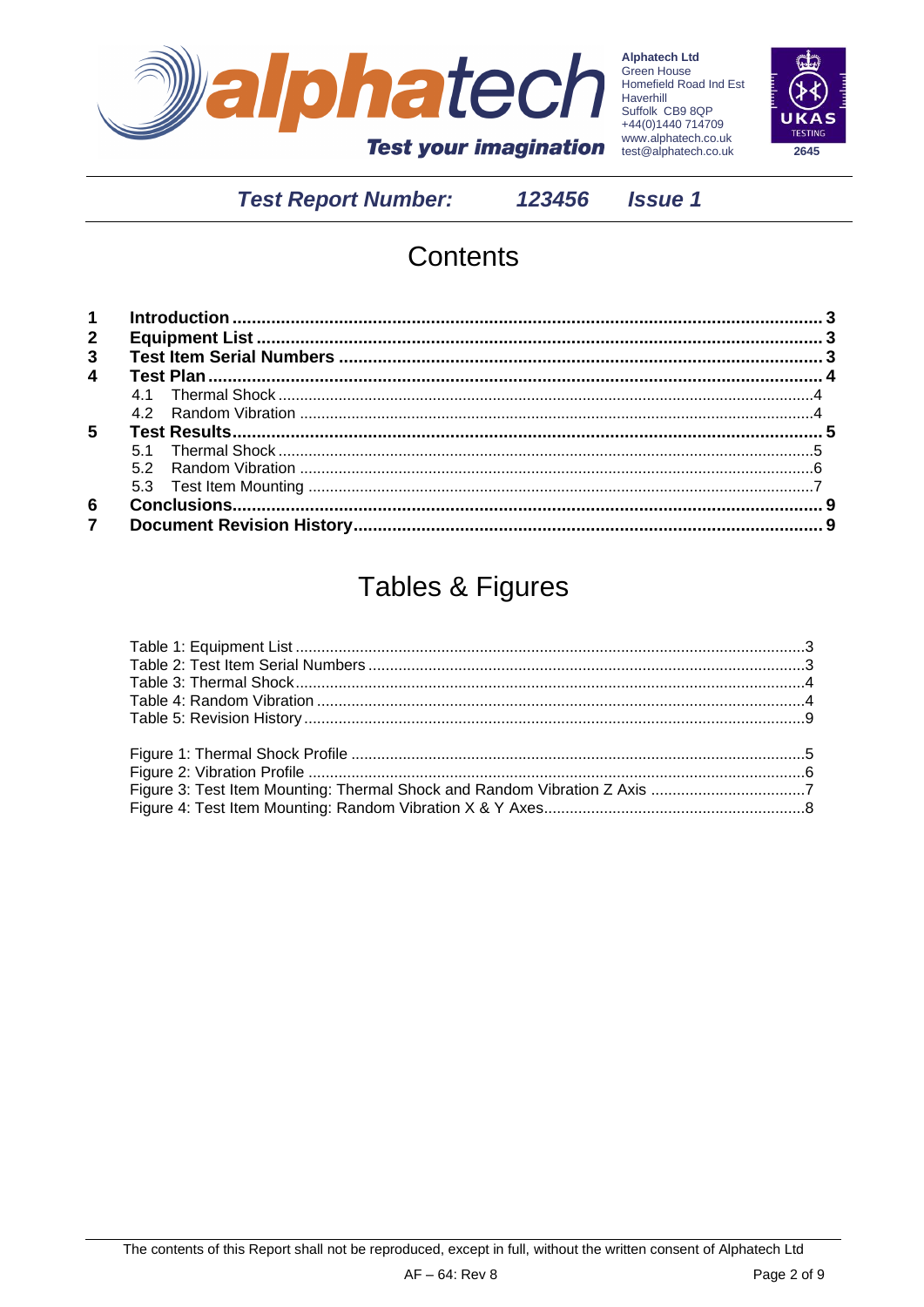



#### <span id="page-2-0"></span>**1 Introduction**

This report details the environmental testing carried out on two Electronic Control Units, as supplied by Company Name Ltd.

The test items were subjected to the environmental tests detailed in Section [4](#page-2-5) of this report, following the guidelines of the defined environmental test standards.

The testing was performed between 1<sup>st</sup> and 7<sup>th</sup> August 2018.

#### <span id="page-2-1"></span>**2 Equipment List**

| <b>Description:</b>               | <b>Serial No:</b> | <b>Calibration Due:</b>  |
|-----------------------------------|-------------------|--------------------------|
| VT 7012 S2 Thermal Shock Chamber  | 524/79175         | 1 <sup>st</sup> May 2019 |
| G&W V2644 Shaker                  | 03 A6Q 17443      | 20th March 2019          |
| G&W D5A4-24K Amplifier            | 03 A6Q 17444      | n/a                      |
| Data Physics Vibration Controller | 5148              | 15th February 2019       |
| 352B10 Accelerometer              | 44487             | 17th April 2019          |

**Table 1: Equipment List**

#### <span id="page-2-3"></span><span id="page-2-2"></span>**3 Test Item Serial Numbers**

<span id="page-2-5"></span><span id="page-2-4"></span>

| <b>Description:</b>            | <b>Part Nos:</b> | <b>Serial Nos:</b> |
|--------------------------------|------------------|--------------------|
| Electronic Control Unit        | ABC123           | Test001            |
| <b>Electronic Control Unit</b> | ABC123           | Test002            |

**Table 2: Test Item Serial Numbers**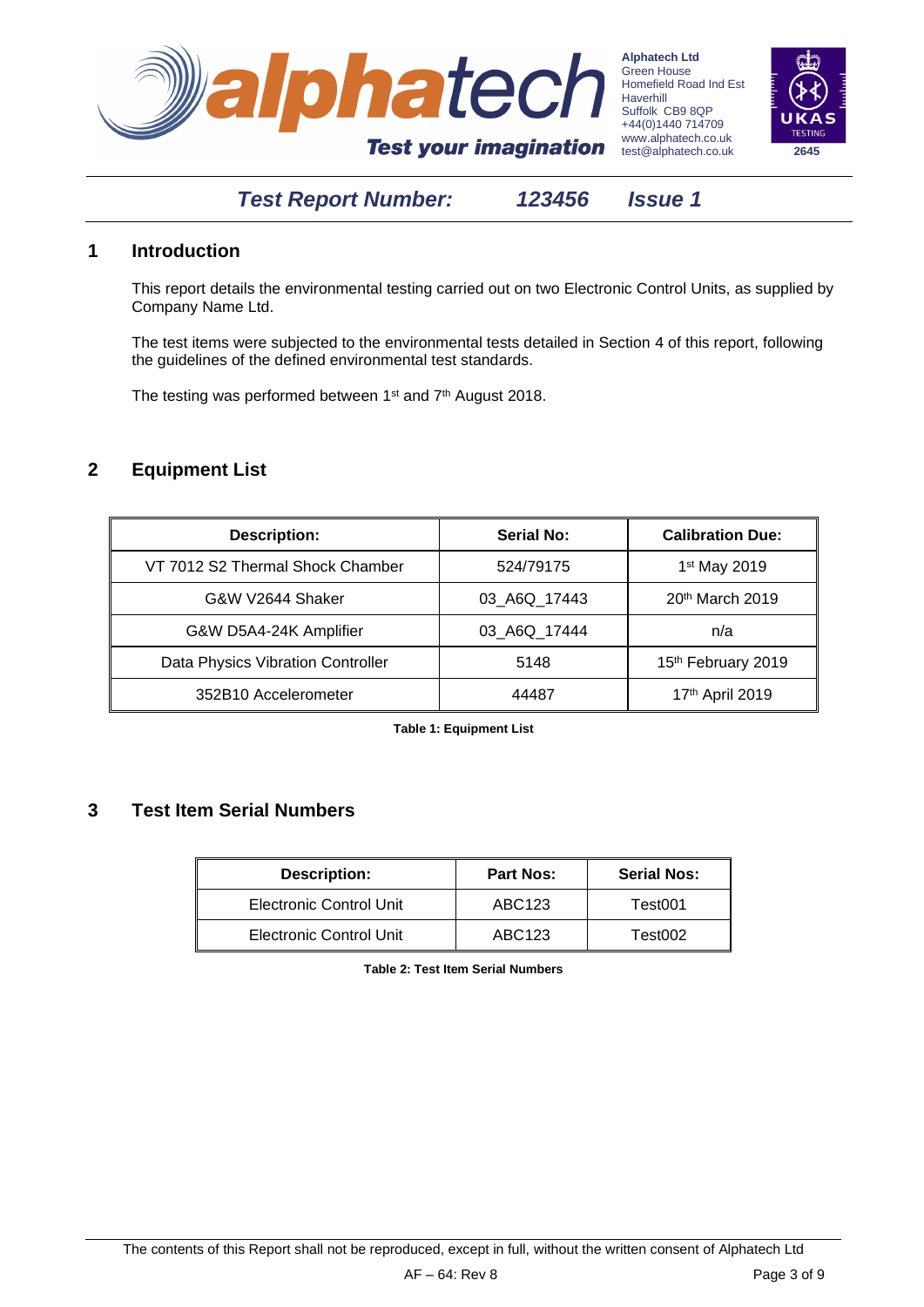



#### <span id="page-3-0"></span>**4 Test Plan**

**[Table 3](#page-3-4)** and **[Table 4](#page-3-5)** define the environmental test profiles to which the test items were subjected.

#### <span id="page-3-1"></span>**4.1 Thermal Shock**

| <b>Reference Standard:</b> | BS EN 60068-2-14: 2009: Test Na: Change of Temperature |
|----------------------------|--------------------------------------------------------|
| Severities:                | -40 $^{\circ}$ C to +120 $^{\circ}$ C                  |
| <b>Dwell Times:</b>        | 60 minutes                                             |
| <b>Transition Time:</b>    | $<$ 10 seconds                                         |
| <b>Duration:</b>           | 50 cycles                                              |

**Table 3: Thermal Shock**

#### <span id="page-3-4"></span><span id="page-3-2"></span>**4.2 Random Vibration**

 $\overline{a}$ 

<span id="page-3-5"></span>

| <b>Reference Standard:</b> |                                                                 | RTCA DO-160E: Section 8.7.2                                                                                                     |  |
|----------------------------|-----------------------------------------------------------------|---------------------------------------------------------------------------------------------------------------------------------|--|
| <b>Profile:</b>            | <b>Robust Vibration Test Procedure: Fixed Wing Aircraft</b>     |                                                                                                                                 |  |
|                            | Profile E1                                                      |                                                                                                                                 |  |
| Severities:                | 10Hz<br>$28$ Hz<br>40Hz<br>$100$ Hz<br>200Hz<br>500Hz<br>2000Hz | $0.040g^{2}/Hz$<br>$0.040g^{2}/Hz$<br>$0.080g^2$ /Hz<br>$0.080g^2$ /Hz<br>$0.160g^{2}/Hz$<br>$0.160g^{2}/Hz$<br>$0.011g^{2}/Hz$ |  |
| Duration:                  | 3 hours in each of three mutually perpendicular axes            |                                                                                                                                 |  |

<span id="page-3-3"></span>**Table 4: Random Vibration**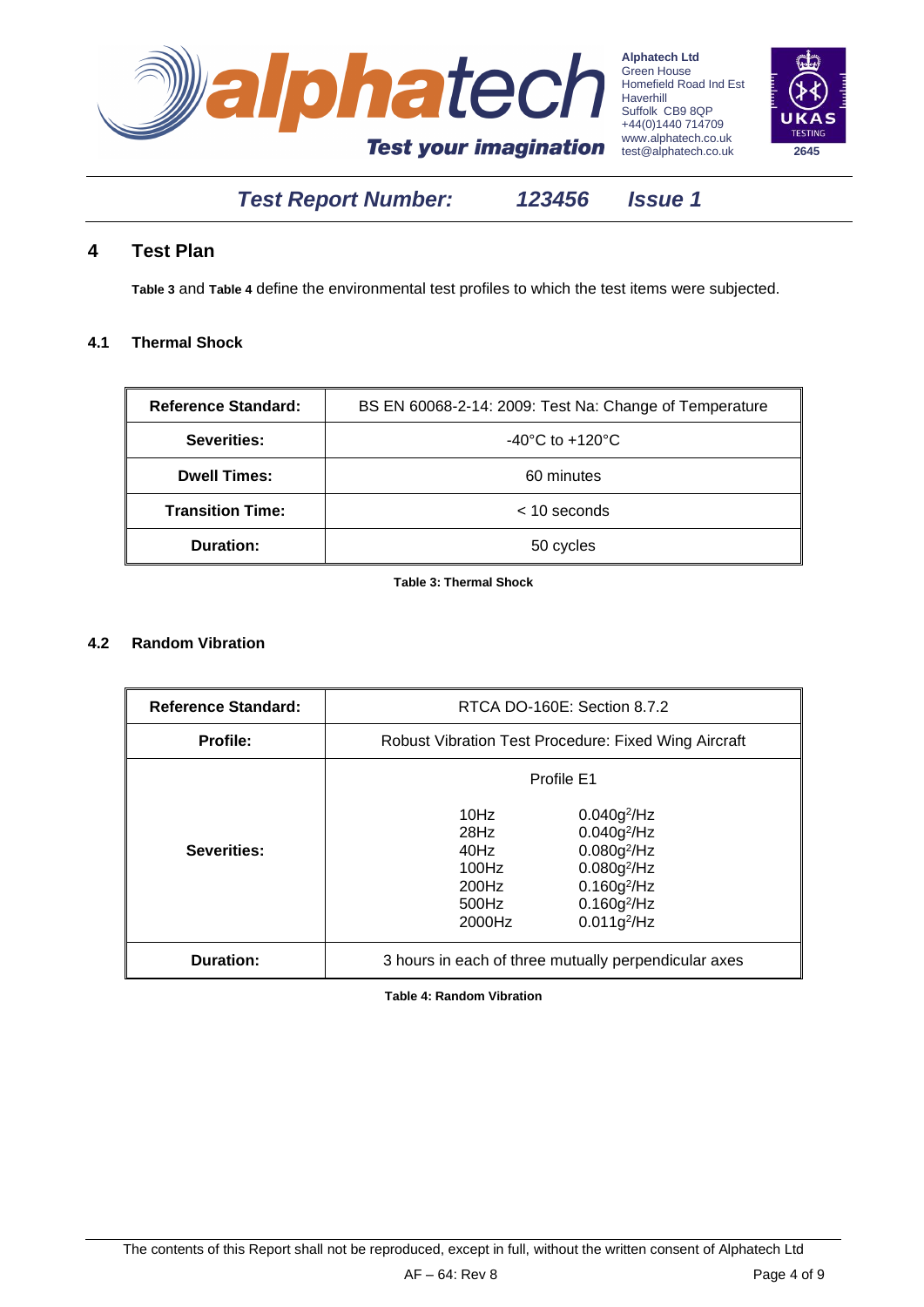



#### **5 Test Results**

#### <span id="page-4-0"></span>**5.1 Thermal Shock**

**[Figure 1](#page-4-1)** presents the results of the Thermal Shock test.

The test items were subjected to a total of 50 cycles of the defined test profile, but for clarity, only 5 cycle are shown.

The chamber enables the work zones to be pre-conditioned at a level above/below the defined Hot/Cold severities to reduce the effects of the test item cage thermal inertia as it enters the work zone. In this instance, the pre-conditioning levels were ±10°C.

Functional verification testing was the responsibility of the customer, the results of which do not form part of this test report.



<span id="page-4-1"></span>**Figure 1: Thermal Shock Profile**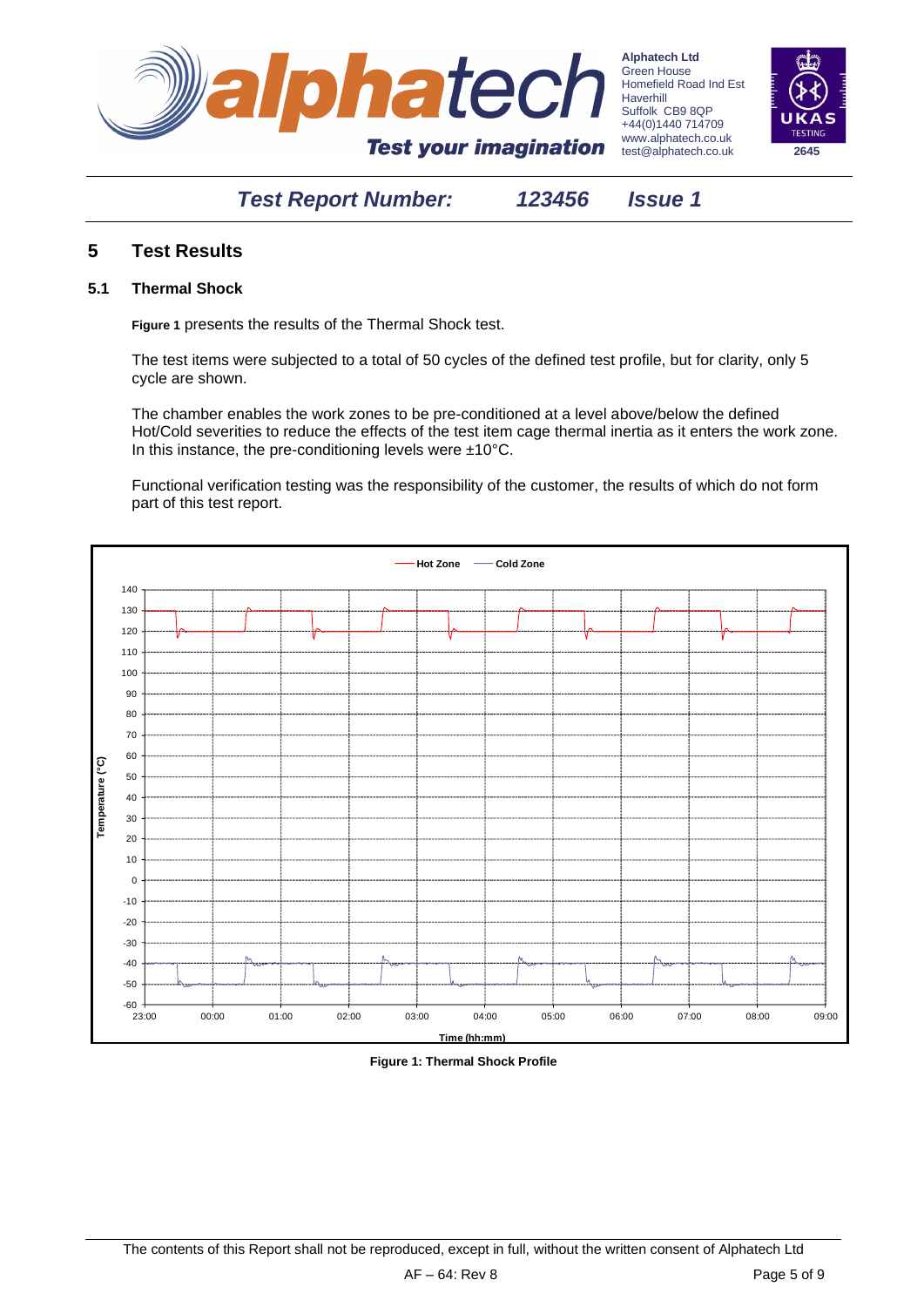



#### <span id="page-5-0"></span>**5.2 Random Vibration**

**[Figure 2](#page-5-1)** presents the results of the Random Vibration test.

The test items were subjected to the defined test profile for 3 hours in each of three mutually perpendicular axes.

Functional verification testing was the responsibility of the customer, the results of which do not form part of this test report.



<span id="page-5-1"></span>**Figure 2: Vibration Profile**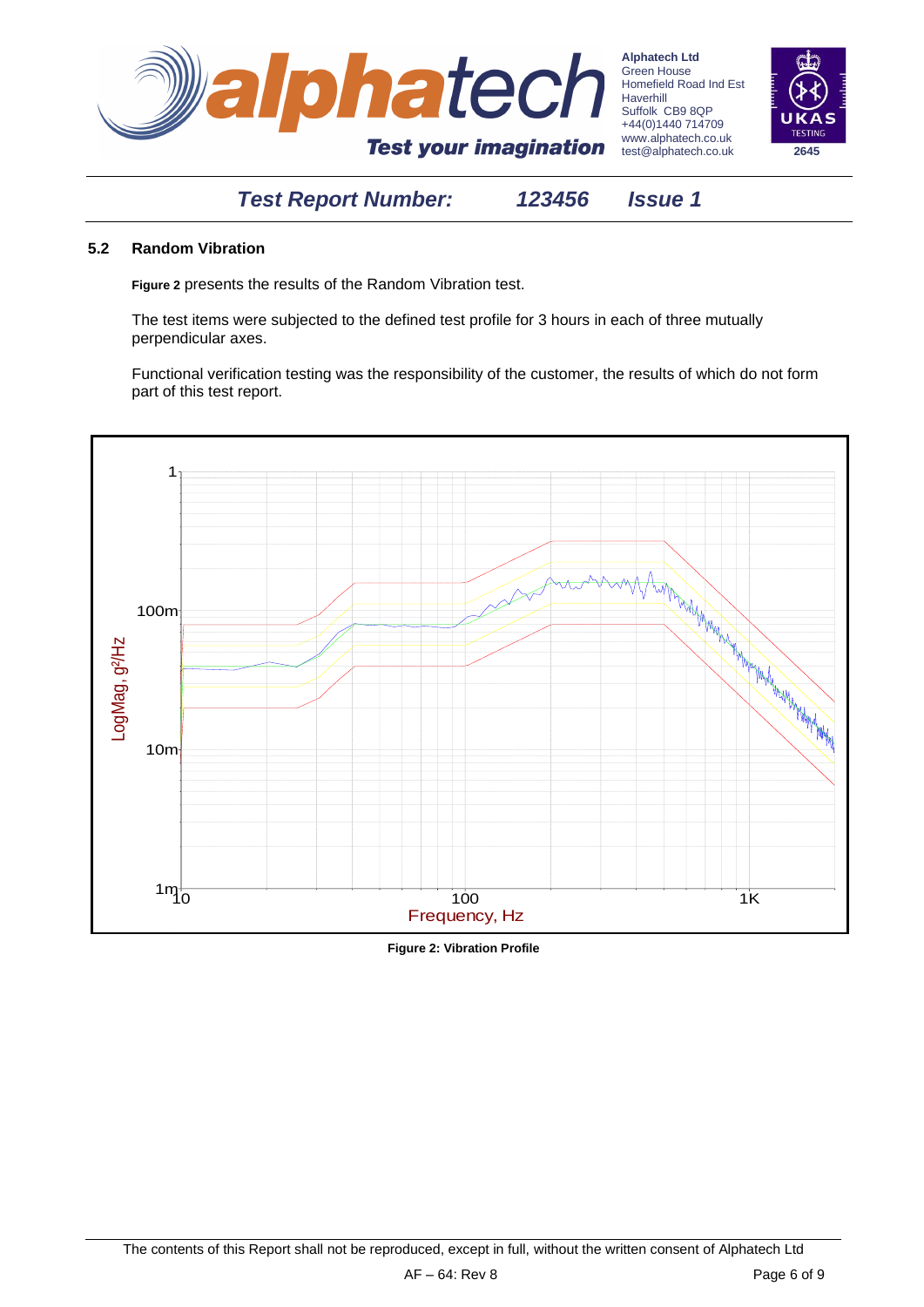

#### <span id="page-6-0"></span>**5.3 Test Item Mounting**

**[Figure 3](#page-6-1)** and **[Figure 4](#page-7-1)** depict the mounting of the test items during the applied tests.

The test items were positioned on a chamber shelf for the Thermal Shock test and mounted via their in-service mounting holes for the Random Vibration test.

<span id="page-6-1"></span>

**Figure 3: Test Item Mounting: Thermal Shock and Random Vibration Z Axis**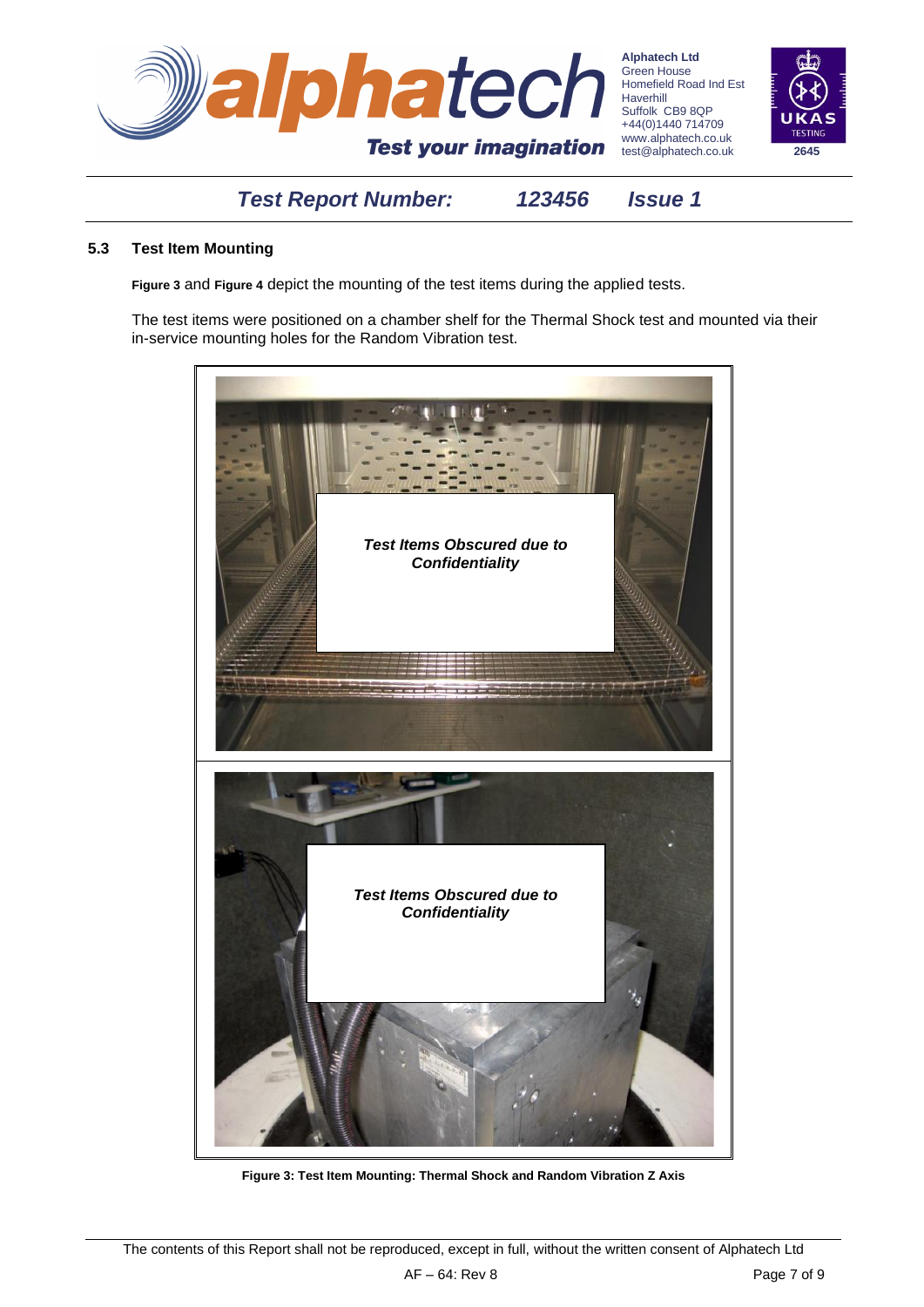

**Alphatech Ltd** Green House Homefield Road Ind Est Haverhill Suffolk CB9 8QP +44(0)1440 714709 www.alphatech.co.uk test@alphatech.co.uk **2645**



# *Test Report Number: 123456 Issue 1*

<span id="page-7-1"></span><span id="page-7-0"></span>

**Figure 4: Test Item Mounting: Random Vibration X & Y Axes**